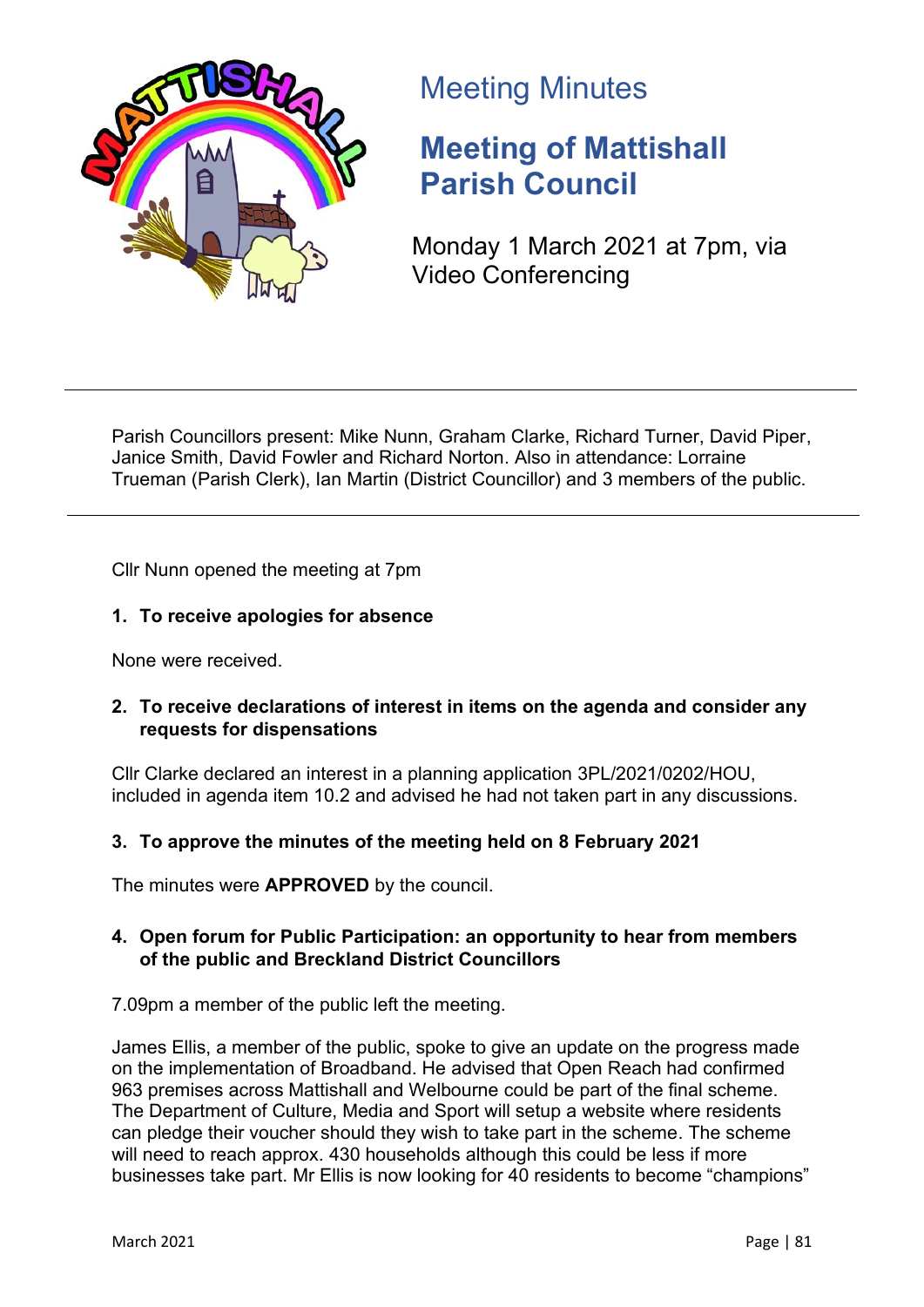for the scheme to speak to neighbours and friends and family to help reach the target. Once the target has been reached Open Reach will commit to the installation with 12 months

Cllr Turner enquired about the cost of installation from the edge of the property to the residential building. Mr Ellis advised this would vary depending upon the residents chosen Broadband supplier, but the cost was minimal.

DC Ian Martin congratulated Mr Ellis on getting the scheme this far and asked if he would help support other local parishes trying to achieve similar Broadband installation.

7.20pm Mr Ellis left the meeting.

DC Ian Martin gave a summary of his monthly report. The Parish Council asked for Breckland District Council's response to the Greater Norwich Local Plan which DC Martin agreed to pass onto the clerk.

#### **5. Finance**

#### **5.1.To approve the payment list**

The council did not approve the proposed payment to J Alden and asked for more details on the works carried out in January. The council **APPROVED** all other payments as listed at the bottom of the minutes.

#### **5.2.To agree change in bank mandate for NS&I account**

The council **AGREED** to amend the bank mandate to reflect the existing mandate with Unity Bank. The signatories on these accounts are Cllrs Clarke and Turner.

#### **6. To report progress on items not on the agenda from the last meeting (Clerk's Report)**

The Clerk's report is available to read on the website.

#### **7. Risk assessments and polices due for review.**

#### **7.1.General risk assessment document**

Cllrs Turner and Smith form the Data Protection working group. The council **AGREED** to review the terms of reference for the Data Protection working group at the next meeting. The General Risk Assessment document was **APPROVED** by the council.

#### **7.2.Financial risk assessment document**

The council **AGREED** for section 5.1 to be amended to include the goal post on the village green for health and safety checks.

Cllr Piper asked for the goal post to be added to the play area weekly inspection sheet.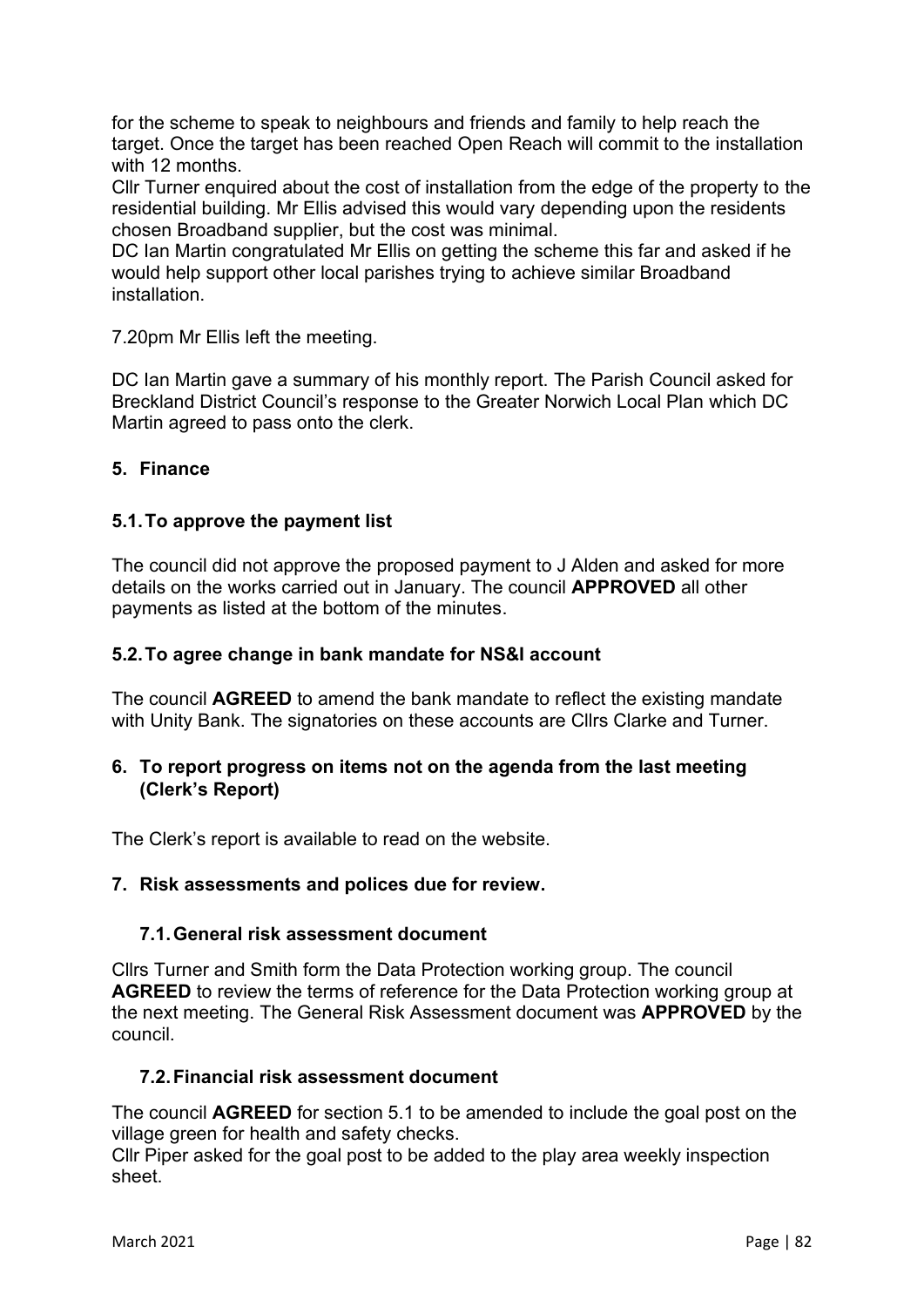The clerk highlighted that the workstation risk assessment included under section 6.6 had not been carried out but advised this was due to COVID restrictions. The council **AGREED** the nominated internal auditor should always be able to access the finance files and cashbook.

The council **AGREED** that the clerk would make the changes above and release the document.

# **7.3.Data protection policy and privacy notice**

The council **AGREED** the policy and privacy notice.

# **7.4.Data protection information audit document**

The council **AGREED** the document.

7.44pm a member of the public left the meeting.

#### **8. To discuss and agree an Open Spaces Policy**

The council **AGREED** the document and requested that it be reviewed annually or before if required.

### **9. To update the social media policy, following the resignation of Cllr Ben Handford**

The council **AGREED** to amend the wording of the policy to appoint "a designated Parish Councillor" rather than a named individual and **AGREED** to appoint Cllr Turner as the designated councillor. It was also **AGREED** was that any posts on behalf of the Parish Council would be made by accounts named as Parish Clerk or Parish Council, rather than named individuals.

#### **10.Planning matters**

#### **10.1.To receive results of applications**

3PL/2021/0136/LB, The Old Stables 51 South Green, Single storey timber garden room. WITHDRAWN.

3PL/2020/1424/LB, The Old Vicarage, 11 Dereham Road, Replacement of 3 no. dormer windows to the front of the property. WITHDRAWN

3AG/2021/0002/AG, North View Farm 118 Dereham Road, Erection of agricultural building for the storage of grain, PRIOR APPROVAL IS NOT REQUIRED

3PL/2021/0076/HOU, 13 Parkers Road, Demolition of garage and erection of side extension. APPROVED.

# **10.2.To receive recommendation from Planning and monitoring group on current applications**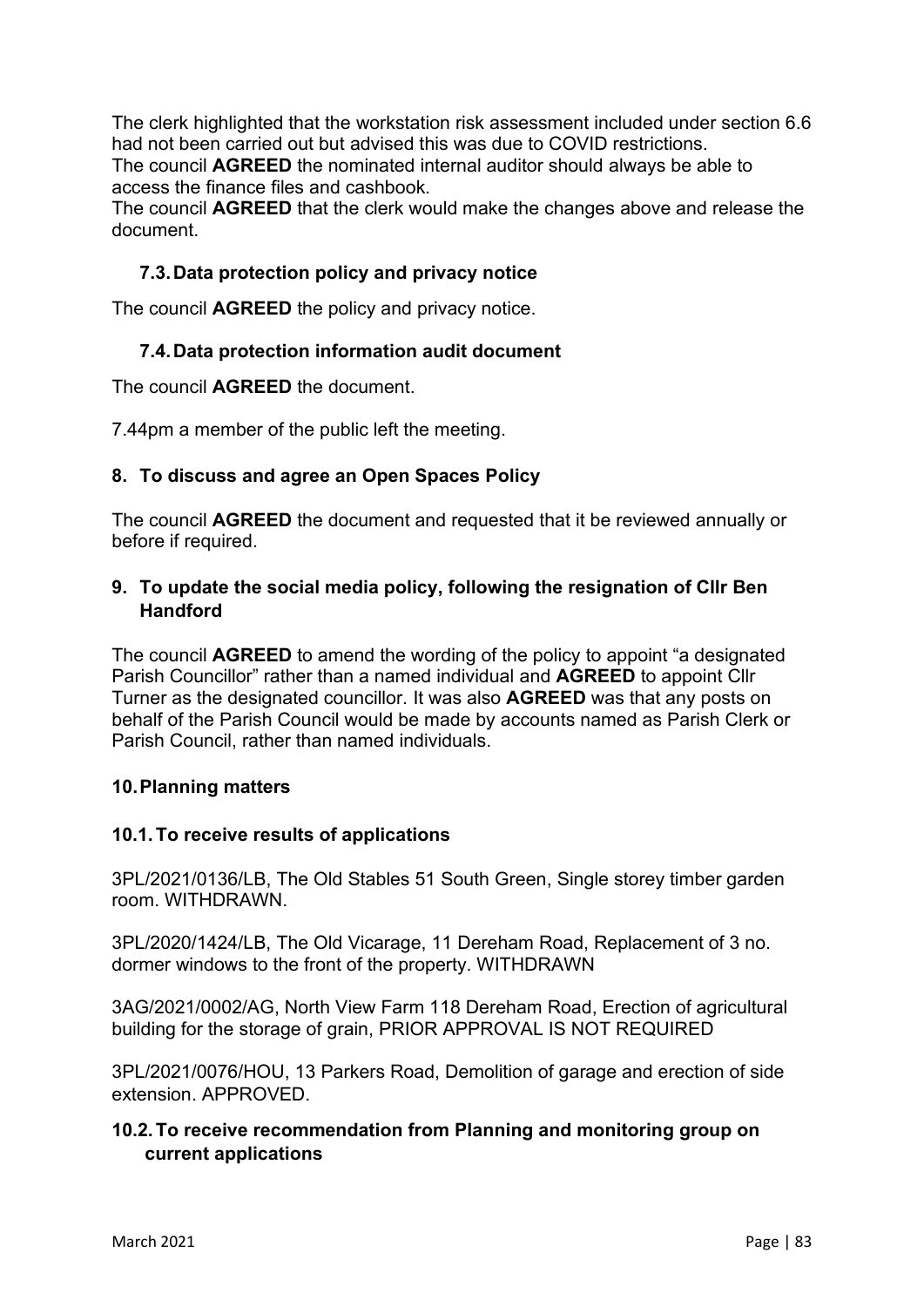The council **AGREED** to submit the following comments.

3PL/2021/0135/HOU, The Old Stables 51 South Green, Single storey timber garden room. Mattishall Hall is a significant and historic Listed Grade 2 Building within the parish. The Council considers that the timber orangery and the timber garden room are an appropriate modernisation that will enhance and not be detrimental to the historic building with little impact upon the surrounding vistas. **COMMENTS.**

3PL/2021/0138/LB, Mattishall Hall 53 South Green, Single storey timber orangery. Mattishall Hall is a significant and historic Listed Grade 2 Building within the parish. The Council considers that the timber orangery and the timber garden room are an appropriate modernisation that will enhance and not be detrimental to the historic building with little impact upon the surrounding vistas. **COMMENTS.**

3PL/2021/0137/HOU, Mattishall Hall 53 South Green, Single storey timber orangery. Mattishall Hall is a significant and historic Listed Grade 2 Building within the parish. The Council considers that the timber orangery and the timber garden room are an appropriate modernisation that will enhance and not be detrimental to the historic building with little impact upon the surrounding vistas. **COMMENTS.**

3PL/2021/0187/HOU, MATTISHALL 2 Tithe Barn Close, Single storey rear extension and loft conversion with dormer windows. Mattishall Parish Council have no specific comments regarding this application and note that a neighbour is in broad agreement with the proposal. **COMMENTS.**

3PL/2021/0190/HOU, 53 Dereham Road, First floor extension over garage. Mattishall Parish Council objects to this application due to a number of concerns: The proposal will fundamentally change the appearance of the front elevation of the property and upset the balance with the adjoining link detached property at number 55 Dereham Road contra to Local Plan GEN02 policy. The proposed plans show that the existing garage party wall is to be built on and elevated to form a second storey. The party wall is likely to require underpinning to accept the additional loading. The floor plan details that a new inner skin block wall is to be constructed adjoining the garage party wall. This wall will need new foundations under and alongside the existing party wall foundations. The Parish Council notes that a Party Wall Notice does not accompany this application. **OBJECTOR.**

Cllr Clarke left the screen.

3PL/2021/0202/HOU, Rushbrick House, Mill Road, Demolition of the existing garage.Erection of new pool enclosure over existing outdoor pool and with new 2 storey ancillary accommodation. The council were advised that Cllr Turner was the third councillor who had supported the proposed comments prior to the meeting. Mattishall Parish Council objects to this application for the following reasons: The proposal is contrary to Local Plan Policy GEN02 in that the proposal's scale and massing is not sensitive to the character of the surrounding area and does not respect or improve the character and quality of the host property's setting. The proposal, which falls outside of the Mattishall village settlement boundary is contrary to Local Plan Policy HOU03. Its disproportionate design fails to contribute to or enhance the historic nature and connectivity of the community. The proposed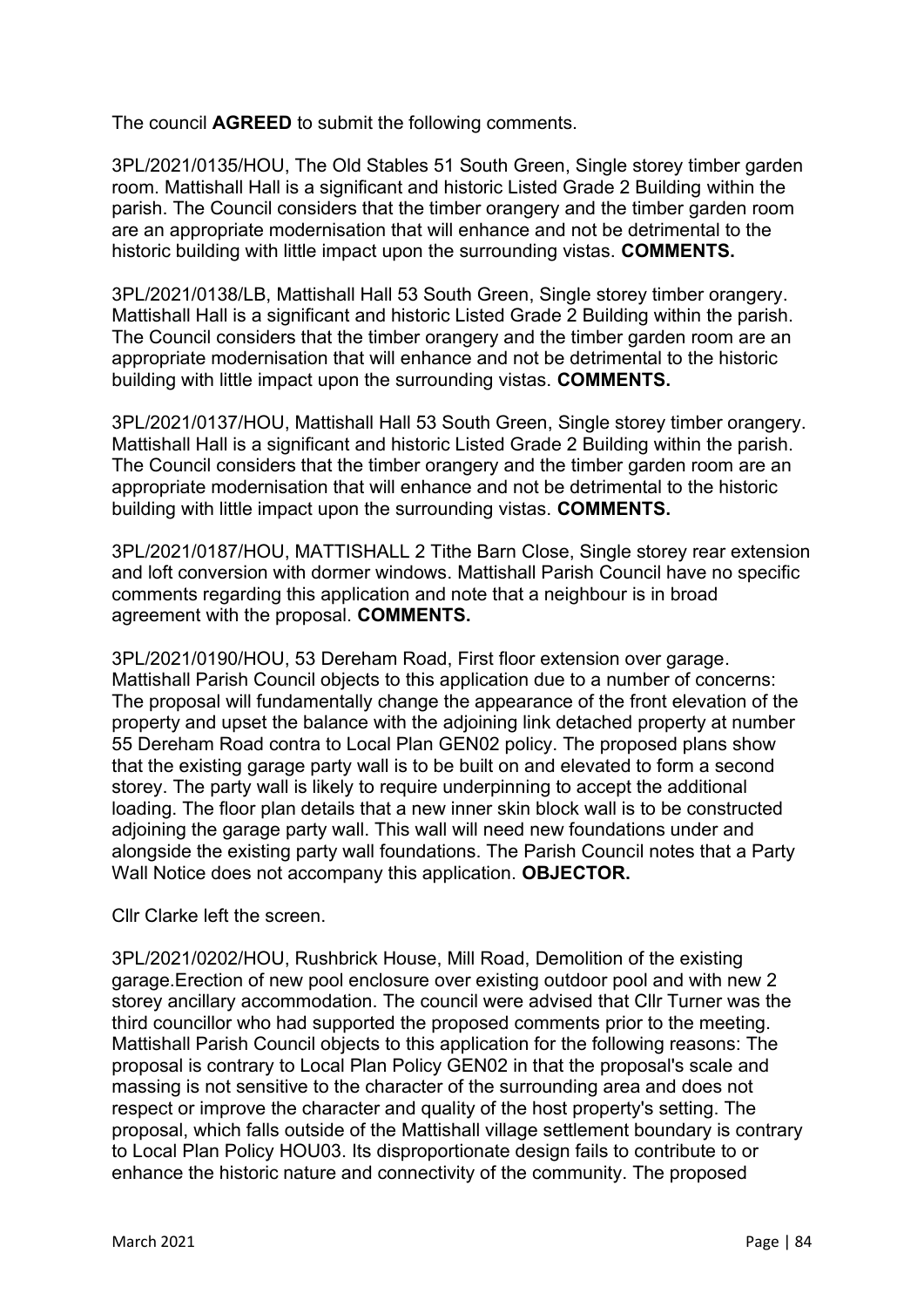extension and alteration, by means of its height, massing and scale does not meet Local Plan Policy HOU11 in that it does not respect the character nor is it in keeping with the host dwelling. The proposal is contrary to Policy HOU6 of the adopted Mattishall Neighbourhood Plan which requires alterations or extensions to maintain or enhance the design, character and quality of the building. It is noted that, contrary to Section 8 of the Application Form, the proposal results in the loss of garage parking and may therefore result in an overall reduction in parking spaces. **OBJECTOR**

Cllr Clarke returned to the screen.

DC Martin asked the council if they wished application 3PL/2021/0202/HOU, Rushbrick House to be called in. The council **AGREED** with 6 votes in favour and Cllr Clarke abstaining from the vote.

#### **10.3. To agree response to Greater Norwich Local Plan**

The council **AGREED** that their response should reflect that the support the response from the CPRE.

#### **10.4. To discuss if a review of the neighbourhood plan is required.**

The council discussed if there was a need to review the neighbourhood plan. DC Martin spoke about Breckland District Council having paused the revision of their local plan following the planning white paper, the 5-year land statement that is due in April 2021, local plans needing to be reviewed every 5 years and this not being the case for neighbourhood plans. DC Martin offered to produce a written note on the subject for the council to consider further. The council **AGREED** this item was a work in progress.

#### **10.5. To discuss formally disbanding the neighbourhood planning group**

The council **AGREED** not to disband the planning group as this group may still be needed for future, but they did **AGREE** to remove non parish council members from the group. The councillors will provide a list, to the clerk, of people to contact to thank them for their input and advise them that the working group is being reduced to council members only.

8.57pm DC Ian Martin left the meeting.

#### **11.To agree prizes for dog fouling signs competition.**

The council discussed putting 2 of the signs on the school field and that the competition could be open to different age groups. The clerk explained that the resident offering the donation towards the cost of the signs was in favour of the competition and had offered to donate a further £20 towards a prize fund. The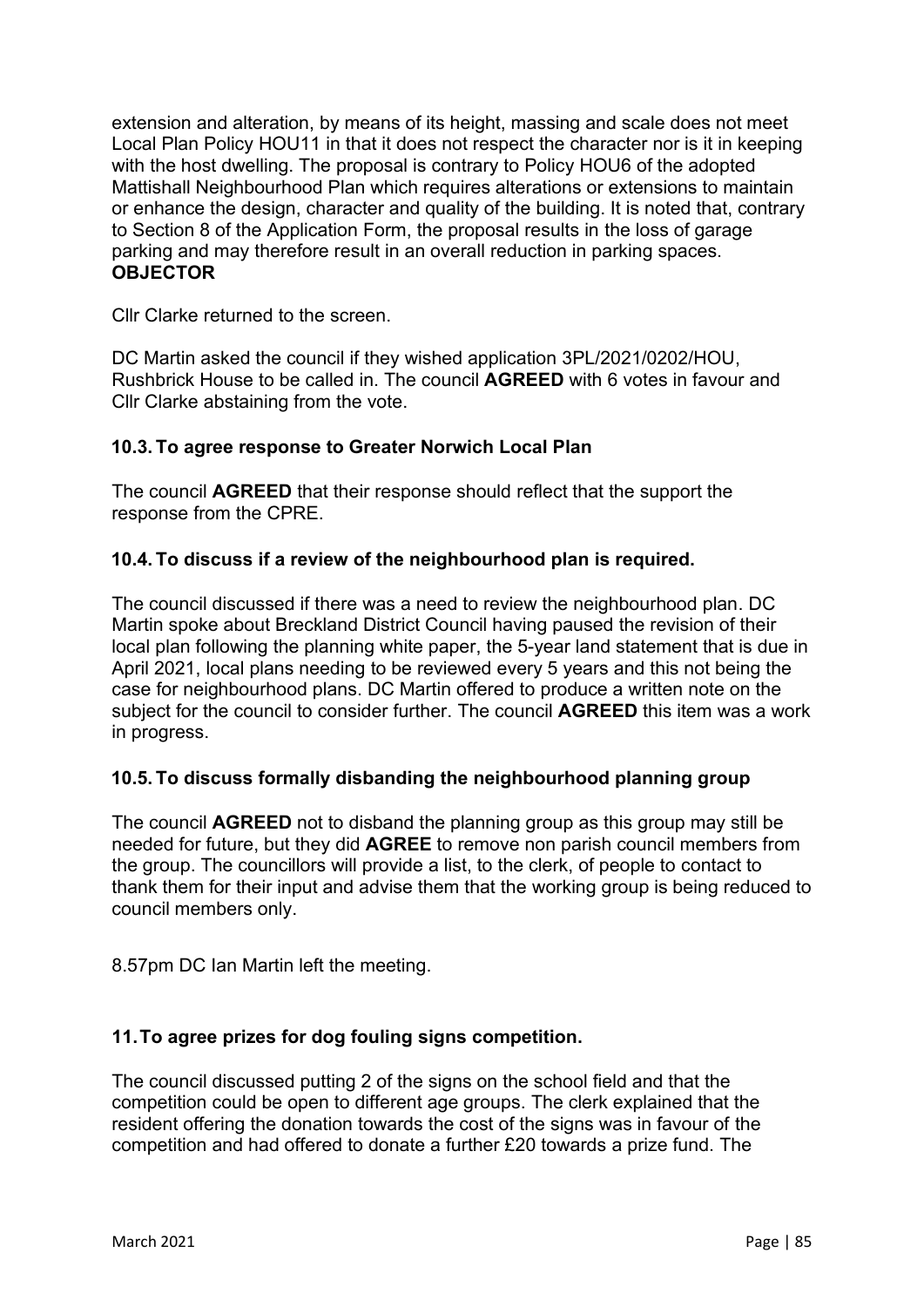council also **AGREED** to allow a maximum of £60 from Parish Council funds for the prize fund.

# **To pass a resolution (under the Public Admission to Meetings Act 1960) to exclude members of the public and press for the following confidential items 12 and 13:**

No members of the public were present.

### **12.To receive an update and agree next steps for handyperson position**

The council received an update from the clerk and Cllrs Piper and Smith on the applications received for the position and the steps taken to review the CV's. They then went on to recommend a 3-month are

| <del>noa</del>                               |                             |
|----------------------------------------------|-----------------------------|
| <u>coariou o omir bouot or are abbutante</u> | The council AGREED with the |
| recommendations.                             |                             |

# **13.To consider quotes for installation of gate at the back of the village**

The council reviewed the quotes and **AGREED** to accept the quote from Matt Currie at £320.

Cllr Piper raised the issue of needing a gate at the outdoor gym.

9.29pm The councillors **AGREED** to suspend standing orders and continue the meeting.

#### **14.To agree next steps for reopening of Youth Club**

Cllr Nunn explained that no staff were available at the YMCA to provide an update ahead of the meeting. The council **AGREED** to start the Youth Club in April if this was possible for YMCA and memorial hall.

# **15.To consider request from Mattishall Memorial Hall and Playing Fields Association for grant towards children's play area equipment**

The councillors **AGREED** to support this in principle but asked the clerk to respond to Mattishall Memorial Hall with the following comments i) they would like to know if other quotes for the equipment have been/could be obtained ii) other funding sources iii) the council would be willing to offer support in terms of knowledge and experienced and iv) could the memorial hall consider something for the older children of the village, e.g. skatepark

# **16.To discuss Operation Forth Bridge**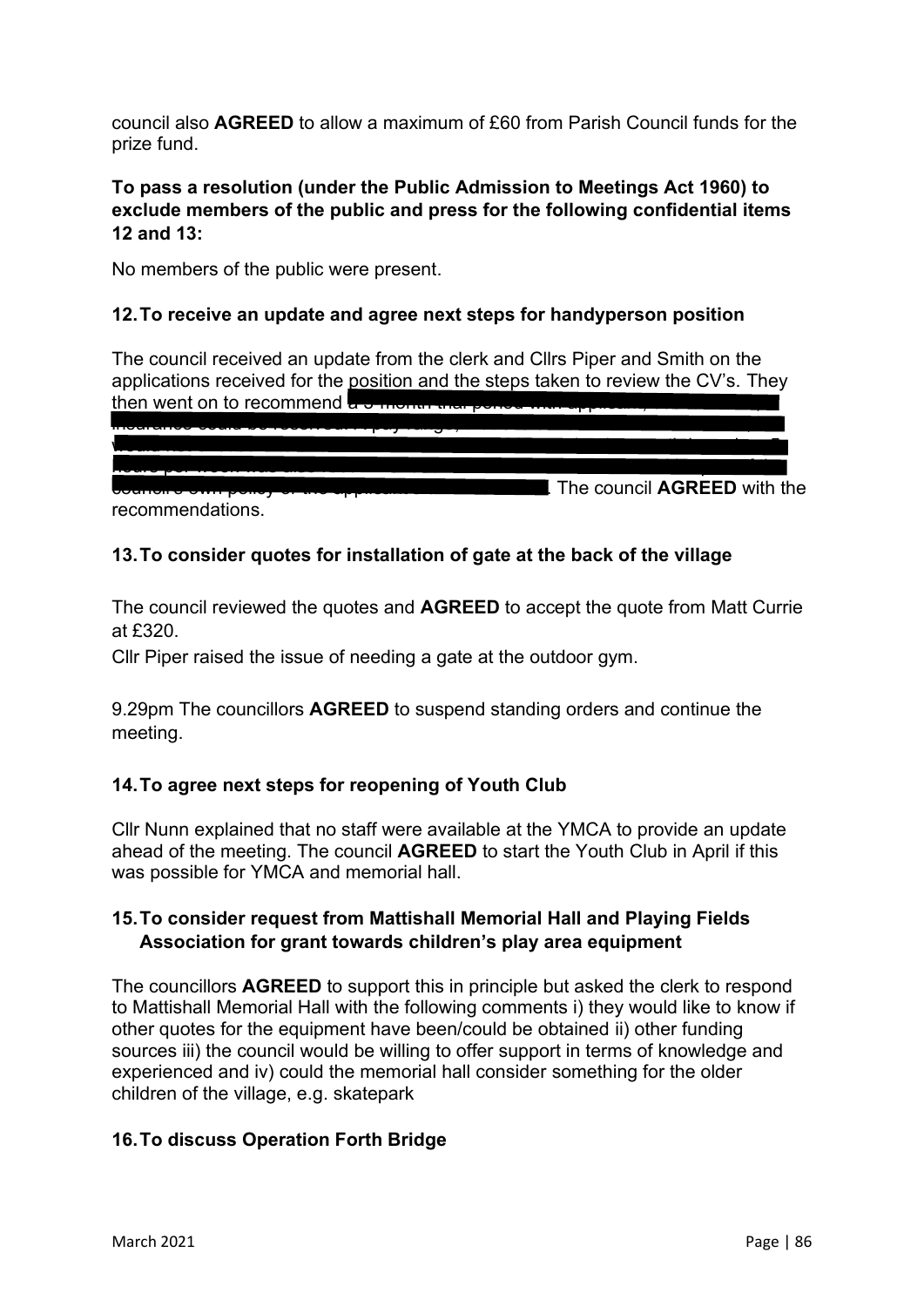The councillors believed this was controlled by the Church of England and **AGREED**  that they would work with the church while continuing business as usual.

# **17.To discuss post COVID-19 celebration and agree working group.**

All councillors will be asked to support the organisation of the event, along with residents and local businesses. The council **AGREED** a steering group to be made up of Cllrs Nunn, Piper, Smith and Clarke. The steering group will meet offline to discuss next steps which could be a post on the Parish Council's Facebook page and/or the clerk to contact various clubs and businesses.

# **18.To receive update on flooding issues**

The clerk advised that much of the information was included in the clerk's report. Since the Local Lead Flood Authority visit, some of the areas had been visited by Highways. Residents have contacted the clerk to advise highways had suggested the Parish Council could contact landowners to ask them to clear ditches, ponds, etc. The council **AGREED** the clerk should only do this if this was advised by the LLFA. Cllr Turner advised he had attended a Water Resources East webinar and suggested that the council consider using some of the professional fees reserve to support this issue.

# **19.To agree who will be involved in the clerk's appraisal.**

Cllrs Piper and Smith **AGREED** to be involved in the clerk's appraisal which should be completed by the end of April.

# **20.To receive an update from Barlow Charity**

There was nothing to update.

#### **21.To receive an update from the long-term working group**

Cllr Nunn confirmed there was no update from the group although the group could consider the cemetery expansion, existing allotments and potential new allotments.

#### **22.To receive items for Tuesday 6 April agenda**

The councillors requested the following items, i) agree funding for legal representation to deal with the S106 on the Hopkins Homes site, ii) report back on progress made on Hopkins Homes S106, iii) to agree on a response to the SPDs (supplementary planning documents) response from Breckland District Council's Planning Policy Officer, iv) to agree definition of "local" when dealing with unauthorised signs on the highways.

#### **23.Correspondence and reports (information only)**

- **23.1. NWL project minutes from meeting 28 January**
- **23.2. BDC member briefings**
- **23.3. Net-Zero government: Addressing the climate change emergency**
- **23.4. CAN's Funding Newsletter**

All correspondence was taken as read.